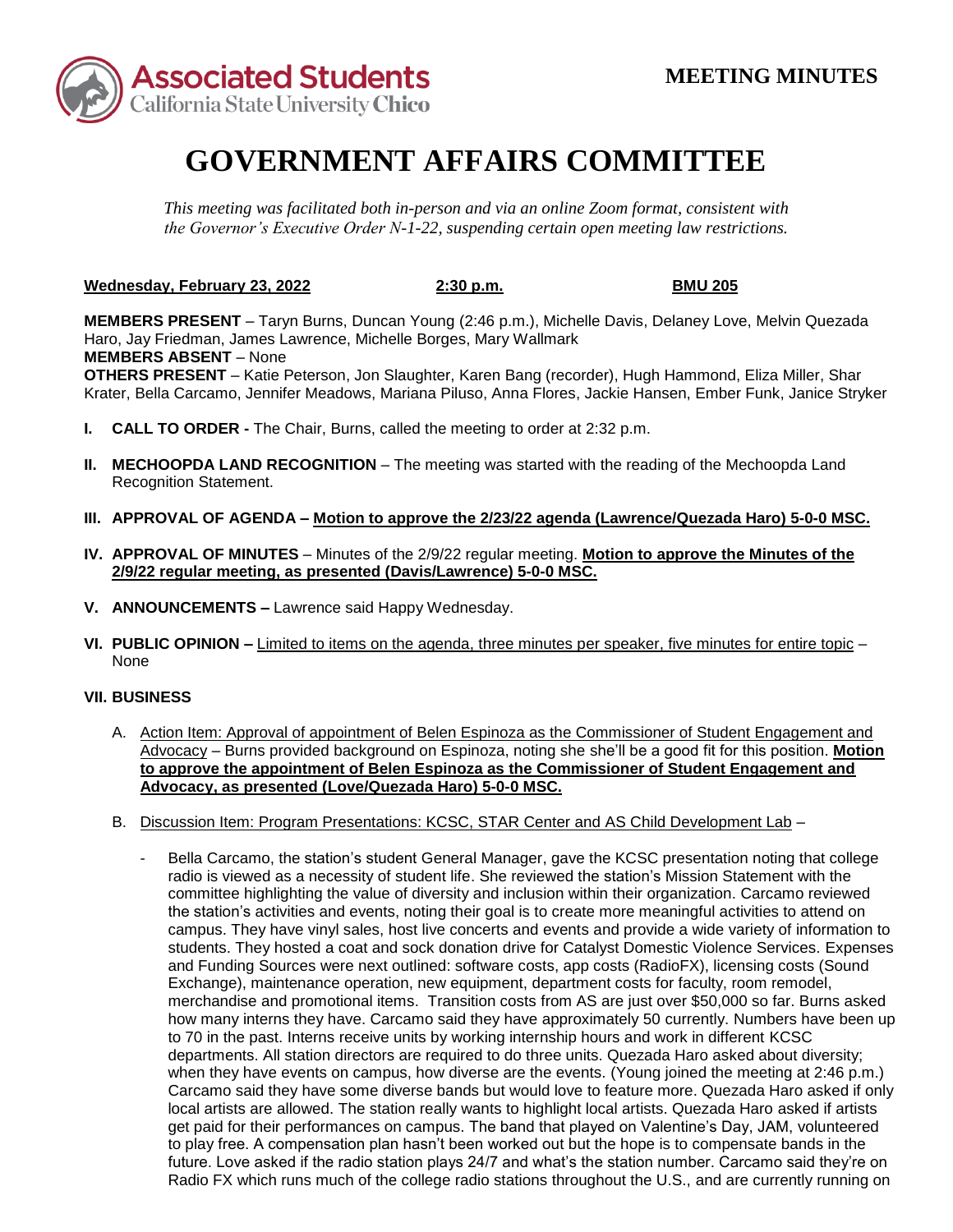ends when Tehama closes at 10 p.m. Love thanked Carcamo for her presentation as she learned so a loop 24/7. When the station returns to in person it will run from first morning show at 8 or 9 a.m. and much from it.

- house advisor for the program. Piluso, the program coordinator, provided background on the STAR including printing of documents. It offers various weekly programming focused on academic support, life retention program; it's a University sponsored program. It promotes connections to staff and faculty on and feels like the Women of Excellence and Men of Chico fall right in line with AS commitments. They are said 15 to 30 students come in weekly to check in and check the calendar. Lawrence asked if they'll be - STAR Center Presentation – Mariana Piluso and Anna Flores represented the Center. Flores is the in-Center. The Center was developed from the Graduation Initiative 2025 to lessen the achievement gap for underserved student populations. Dawn Frank is the current Director replacing Malcolm McLemore who recently became the Director of CCLC. The STAR Center is open as an active study space for students, skills, and student wellness. The Center collaborated with the Writing Center and Financial Aid before the Wildcat Scholarship application deadline. Flores said it was conceptualized in 2019, brings in faculty and staff from across the campus, including Student Affairs. The Center focuses on first generation students. They don't just do holistic advising; it's transformational work. Flores does advising from 5 to 7 p.m. and sometimes during the weekend, when time is available for students. Her goal is to make sure students have a goal of success. Flores reviewed what is done via Academic Advising. They reach out to failing students to let them know they're there for assistance and provide them with options so they're better informed. They also provide Academic Coaching. Piluso said Women of Excellence is their academic campus Piluso noted they're working with self-identified female students. She noted the AS commitments partnering with the Student Learning Center, Tribal Relations, DREAM Center, Orientation Programs, Faculty partners and Career Center regarding major exploration, ARC – Academic Coaching. She encouraged to check out their website, or attend one of their events. Lawrence questioned supplemental tutoring and Piluso said they'll have some SLC Pro Staff members and will be able to provide service within the STAR Center. Burns asked how many students flow through their office during the week. Piluso doing a talk in SI or Student Tutoring Center, would be a great way to reach out to students to let them know of this resource.
- career staff structure was highlighted and the various funding sources were reviewed. Hansen said when 2020 and have remained open ever since. Slaughter said Funk was actually a child at the CDL when her ASCDL. Funk explained the process of children accepted. Currently there are probably two dozen on the AS Child Development Lab - Jackie Hansen, the Program Director for the ASCDL, and Ember Funk, the Assistant Program Director presented the program. Hansen reviewed their mission statement and explained the student employment, intern and educational opportunities within the ASCDL. They collaborate with various departments on campus. Hansen stated they provide low-cost, no cost child care of children of student parents attending Chico. It makes a huge difference to have child care directly on campus. The program currently enrolls 45 children. Hansen said they provide the highest quality care and education following the Title V Education Code, Title 22 and Head Start Performance Program. ASCDL the campus closed down in March of 2020 and they became virtual, teachers provided a virtual experience for the children. They worked hard to be one of the few operations able to reopen in the fall of parents were going to school. Young asked how many student parents there are on campus. Hansen said they're not sure but they get creative to advertise to the campus community to make them aware of the wait list; first priority is low-income student parents.
- noting that \$25,000 is set aside in the AF budget to monitor Capital Expenditure purchases. Nothing spent in C. Discussion Item: 12/31/21 Activity Fee Fund Capital Expenditure Report – Slaughter reviewed the report, the second quarter of the AF Capital Expenditure Budget. \$203 spent in the first quarter.
- **VIII.ELECTED REPRESENTATIVES REPORTS**  Love said the Safety Walk is 5 p.m. tonight. Davis said she's a Reform Act. Each of the 23 campuses is preparing short little videos about student experiences in trying to get grants. The goal is to get between 5 to 10 videos. If interested in participating in this, please let her know. They are due March 13. Quezada Haro said a SJE meeting will be held tomorrow and members will be discussing issues around having more events around the campus that are more inclusive and diverse. After tabling with CCLC, they got a lot of feedback. Lawrence said SAS was cancelled this week. SAS Code language being reviewed and he is exploring the possibly of offering units for committee service. Borges said on April 19 she's partnering with the Office of Civic Engagement to show a 30-minute sustainability film and then discuss huge win. Young is looking for more projects to work on for the rest of this semester. part of the CSSA legislative affairs committee. That committee is working on a video campaign for the Cal Grant afterwards. The event will be from 7 to 9 p.m. Young said last Friday the campus received an award for registering the most students among the CSUs and UCs during the Ballot Bowl. California's Secretary of State presented the award. Chico had almost double the registrations over other campuses. Wallmark said it was a